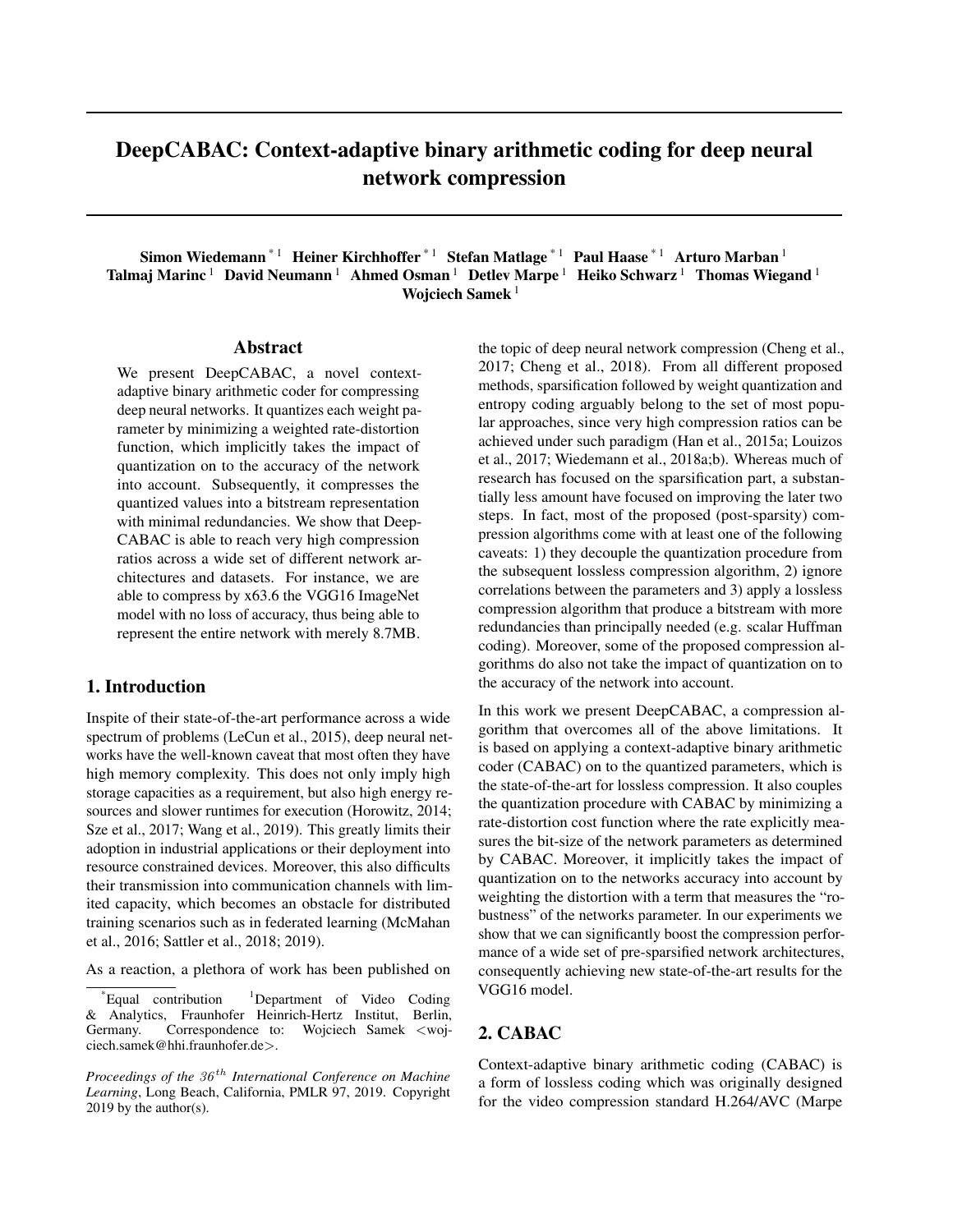et al., 2003), but it is also an integral part of its successor H.265/HEVC. CABAC does not only offer high flexibility of adaptation, but also a highly efficient implementation, thus attaining higher compression performance as well as throughputs compared to other entropy coding methods (Marpe & Wiegand, 2003). In short, it applies three powerful coding techniques: 1) Firstly, it binarizes the data to be encoded. That is, it predefines a series of binary decisions (also called bins) under which each data element (or symbol) will be uniquely identified. 2) Then, it assigns a binary probability model to each bin (also named context model) which is updated on-the-fly by the local statistics of the data. This enables CABAC with a high degree of adaptation to different data distributions. 3) Finally, it employs an arithmetic coder in order to optimally and efficiently code each bin, based on the respective context model. To recall, arithmetic coding is a form of entropy coding which encodes entire strings of symbols into a single integer value. It is well-known to outperform other coding techniques such as the Huffman code (Huffman, 1952) with regards to both, compactness of the data representation and coding efficiency (Witten et al., 1987).

Due to the above reasons, we chose CABAC as our lossless compression method and adapted it for the task of neural network compression.

#### 2.1. Binarization on deep neural networks

Inspired by a prior analysis on the empirical weight distribution of different neural network architectures, we adopted the following bianrization procedure. Given a quantized weight tensor in its matrix form<sup>1</sup>, DeepCABAC scans the weight elements in row-major order<sup>2</sup> and encodes each quantized weight element value by: 1) firstly determining if the weight element is a significant element or not. That is, each weight element is assigned with a bit which determines if the element is 0 or not. This bit is then encoded using a binary arithmetic coder, according to its respective context model. The context model is initially set to 0.5 (thus, 50% probability that a weight element is 0 or not), but will automatically be adapted to the local statistics of the weight parameters as DeepCABAC encodes more elements. 2) Then, if the element is not 0, the sign bit is analogously encoded, according to its respective context model. 3) Subsequently, a series of bits are analogously encoded, which determine if the element is greater than  $1, 2, ..., n \in \mathbb{N}$ . The number n becomes a hyperparameter for the encoder. 4) Finally, the reminder is encoded using a fixed-length binary code.

The decoding process is performed analogously. An ex-



Figure 1. DeepCABAC binarization of neural networks. It encodes each weight element by performing the following steps: 1) encodes a bit named *sigflag* which determines if the weight is a significant element or not (in other words, if its 0 or not). 2) If its not 0, then the sign bit, *signflag*, is encoded. 3) Subsequently, a series of bits are encoded, which indicate if the weight value is greater equal than  $1, 2, ..., n \in \mathbb{N}$  (the so called  $AbsGr(n)Flag$ ). 4) Finally, the reminder is encoded. The grey bits (also named regular bins) represent bits that are encoded using an arithmetic coder according to a context model. The other bits, the so called bypass bins, are encoded in fixed-point form. The decoder is analogous.

ample scheme of the binarization procedure is depicted in figure 1.

### 3. Weighted rate-distortion function

Before we apply CABAC, we have to firstly quantize the weight parameters of the network. We do this by minimizing a generalised form of a rate-distortion function. Namely, we quantize each weight parameter  $w_i$  to the quantization point  $q_{k*}$  that minimizes the cost function

$$
w_i \to q_{k^*} = \min_k \eta_i (w_i - q_k)^2 + \lambda R_{ik} \tag{1}
$$

where  $R_{ik}$  is the bit-size of the quantization point  $q_k$  as determined by DeepCABAC, and  $\lambda$  is the lagrangian multiplier that specifies the desired trade-offs between the bit-size and distortion incurred by the quantization. Notice, how the bit-size  $R_{ik}$  now also depends on the index i of the weight to be encoded. This is due to the context-adaptive models which update their probabilities as new elements are being encoded, thus being different for each weight  $w_i$  and consequently the bit-size of each quantization point  $q_k$ .

Moreover, (1) introduces a weight-specific parameter  $\eta_i$ which takes into account the relative impact that the distortion of a particular weight inccurs on to the accuracy of the network. In this work we take a bayesian approach in order to estimate this parameter. Namely, we assume a gaussian prior for each weight parameter and apply scalable bayesian techniques in order to estimate their sufficient statistics (Kingma et al., 2015; Molchanov et al., 2017; Louizos et al., 2017). As a result, we attain a mean and standard deviation value for each weight parameter of the

<sup>&</sup>lt;sup>1</sup>For fully-connected layers this is trivial. For convolutional layers we converted them into their respective matrix form according to (Chetlur et al., 2014).

 $2$ From left to right, up to down.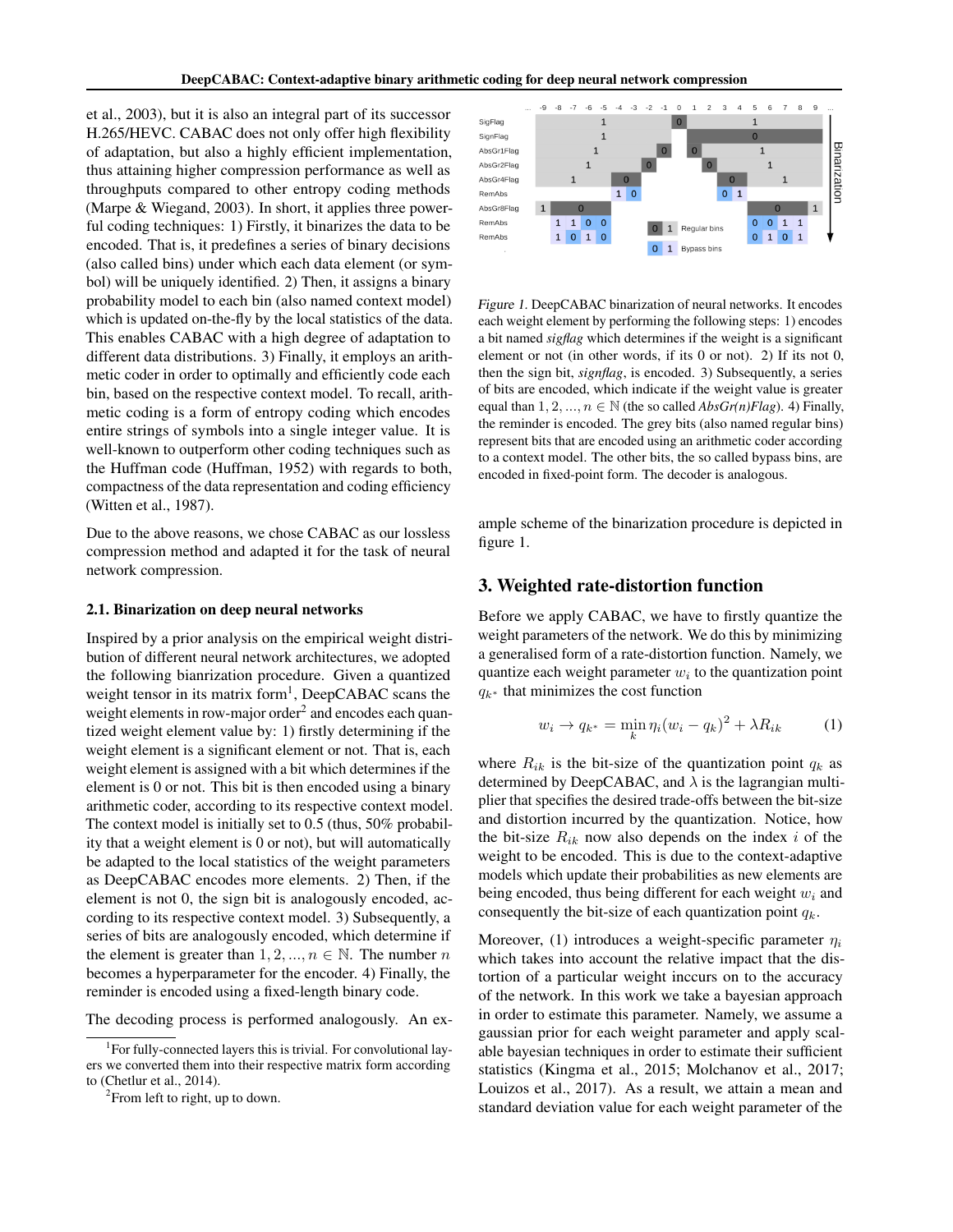| Models             | Dataset      | Org.acc.    | Org.      | Spars.               | Comp.                | Acc.                  |
|--------------------|--------------|-------------|-----------|----------------------|----------------------|-----------------------|
|                    |              | (top1)      | size      | $ w\neq0 $<br> w     | ratio                | (top1)                |
|                    |              | [%]         |           | [%]                  | [%]                  | [%]                   |
|                    |              |             |           |                      |                      |                       |
| VGG16              | ImageNet     | 69.43       | 553.43    | 9.85                 | 1.57                 | 69.43                 |
|                    |              |             | MВ        | $(7.5^1)$            | (2.05 <sup>1</sup> ) | (68.83 <sup>1</sup> ) |
| ResNet50           | ImageNet     | 76.13       | 102.23    | 25.40                | 5.95                 | 74.12                 |
|                    |              |             | MВ        | (29.0 <sup>1</sup> ) | (5.95 <sup>1</sup> ) | (76.15 <sup>1</sup> ) |
| Mobile-            | ImageNet     | 70.69       | 16.93     | 50.73                | 12.7                 | 66.18                 |
| $Net-v1$           |              |             | MВ        |                      |                      |                       |
| Small-             | CIFAR10      | 91.35       | 59.9      | 7.57                 | 1.6                  | 91.00                 |
| VGG16              |              |             | <b>MB</b> | $(5.5^2)$            | $(0.86^2)$           | $(90.8^2)$            |
| LeNet <sub>5</sub> | <b>MNIST</b> | 99.22       | 1722      | 1.90                 | 0.72                 | 99.16                 |
|                    |              |             | KB        | (8.0 <sup>1</sup> )  | $(2.55^1)$           | $(99.26^1)$           |
|                    |              |             |           | (0.6 <sup>2</sup> )  | (0.13 <sup>2</sup> ) | $(99.00^2)$           |
| LeNet-             | <b>MNIST</b> | 98.29       | 1066      | 9.05                 | 1.82                 | 98.08                 |
| 300-100            |              |             | <b>KB</b> | (8.0 <sup>1</sup> )  | (2.49 <sup>1</sup> ) | (98.42 <sup>1</sup> ) |
|                    |              |             |           | $(2.2^2)$            | (0.88 <sup>2</sup> ) | $(98.20^2)$           |
| <b>FCAE</b>        | CIFAR10      | 30.14       | 304.72    | 55.69                | 16.15                | 30.09                 |
|                    |              | <b>PSNR</b> | KВ        |                      |                      | <b>PSNR</b>           |

Table 1. Compression ratios achieved when combining Deep-CABAC with a sparsification method. In parenthesis are the results from previous work, where  $<sup>1</sup>$ (Han et al., 2015a) and  $<sup>2</sup>$ (Louizos</sup></sup> et al., 2017).

network, where the former can be interpreted as its (new) value and the later as a measure of its "robustness". Thus, when quantizing each  $w_i$ , we set  $\eta_i = 1/\sigma_i^2$  in (1), with  $\sigma_i$ being the respective standard deviation. This is also theoretically motivated, since (Achille et al., 2017) established a connection between the variances and the diagonal elements of the fisher information matrix.

In order to minimize (1), we also need to define a set of quantization points  $q_k$ . We chose them to be equidistant to each other with a particular distance  $\Delta \in \mathbb{R}$ , namely,

$$
q_k = \Delta I_k, \quad \Delta = \frac{2|w_{\text{max}}|}{\frac{2|w_{\text{max}}|}{\sigma_{\text{min}}} + S}, \quad S, I_k \in \mathbb{Z} \tag{2}
$$

where  $\sigma_{\min}$  is the smallest standard deviation and  $w_{\max}$  the parameter with highest magnitude value.  $S$  is then a hyperparameter, which controls the "coarseness" of the quantization points. By selecting  $\Delta$  in such a manner we ensure that the quantisation points lie within the range of the standard deviation of each weight parameter, in particular for values  $S \geq 0$ . Moreover, by constraining them to be equidistant to each other we encourage fixed-point representations, which can be exploited in order to perform inference with lower complexity (QNN; TFl).

# 4. Experiments

We applied DeepCABAC on the set of models described in the evaluation framework (MPEG Requirements, 2019a) of the MPEG call on neural network representations (MPEG

Requirements, 2019b). This includes the VGG16, ResNet50 and MobileNet-v1 models and a fully-convolutional autoencoder pretrained on a task of end-to-end image compression (which we named *FCAE*). In addition, we also applied Deep-CABAC on the LeNet-300-100 and LeNet5 models and on a smaller version of VGG16<sup>3</sup> model (which we named *Small*-*VGG16*).

We aplied the variational sparsification method introduced in (Molchanov et al., 2017) on to the LeNet-300-100, LeNet5, Small-VGG16, FCAE and MobileNet-v1 models. However, due to the high training complexity that this method requires, we adopted a slightly different approach for the VGG16 and ResNet50. Namely, we firstly sparsified them by applying the iterative algorithm (Han et al., 2015b), and subsequently applied method (Molchanov et al., 2017) but only for estimating the variances of the distributions (thus, fixing the mean values during training). After sparsification, we applied DeepCABAC on to the weight parameters of each layer separately, excluding biases and normalization parameters. Since the compression result can be sensitive to the parameter  $S$  in (2), we probed the compression performance for all  $S \in \{0, 1, ..., 256\}$  and selected the best performing model.

The resulting sparsities as well as the compression ratios are displayed in table 1. Notice that for most networks we are not able to reproduce the sparsity ratios reported in the literature. In addition, we did not perform any fine-tuning after compression, thus having a particularly challenging setup for achieving good post-sparsity compression ratios. Nevertheless, in-spite of these two disadvantages, Deep-CABAC is able to significantly compress further the models, boosting the compression by 74%  $(\pm 8\%)$  on average and consequently achieving compression results comparable to the current state-of-the-art. Moreover, we are able to compress by x63.6 (1.57%) the VGG16 model without loss of accuracy, thus reaching a new state-of-the-art benchmark.

# 5. Conclusion

We show that one can boost significantly the compression gains if one applies state-of-the-art coding techniques on to pre-sparsified deep neural networks. In particular, our proposed coding scheme, DeepCABAC, is able to increase the compression rates of pre-sparsified networks by 74% on average, attaining as such compression ratios comparable (or sometimes higher) to the current state-of-the-art. In future work we will benchmark DeepCABAC also on nonsparsified networks, as well as apply it in the context of distributed learning scenarios where memory complexity is critical (e.g. in federated learning).

<sup>2</sup>https://github.com/slychief/ismir2018\_ tutorial/tree/master/metadata

 $3$ http://torch.ch/blog/2015/07/30/cifar. html